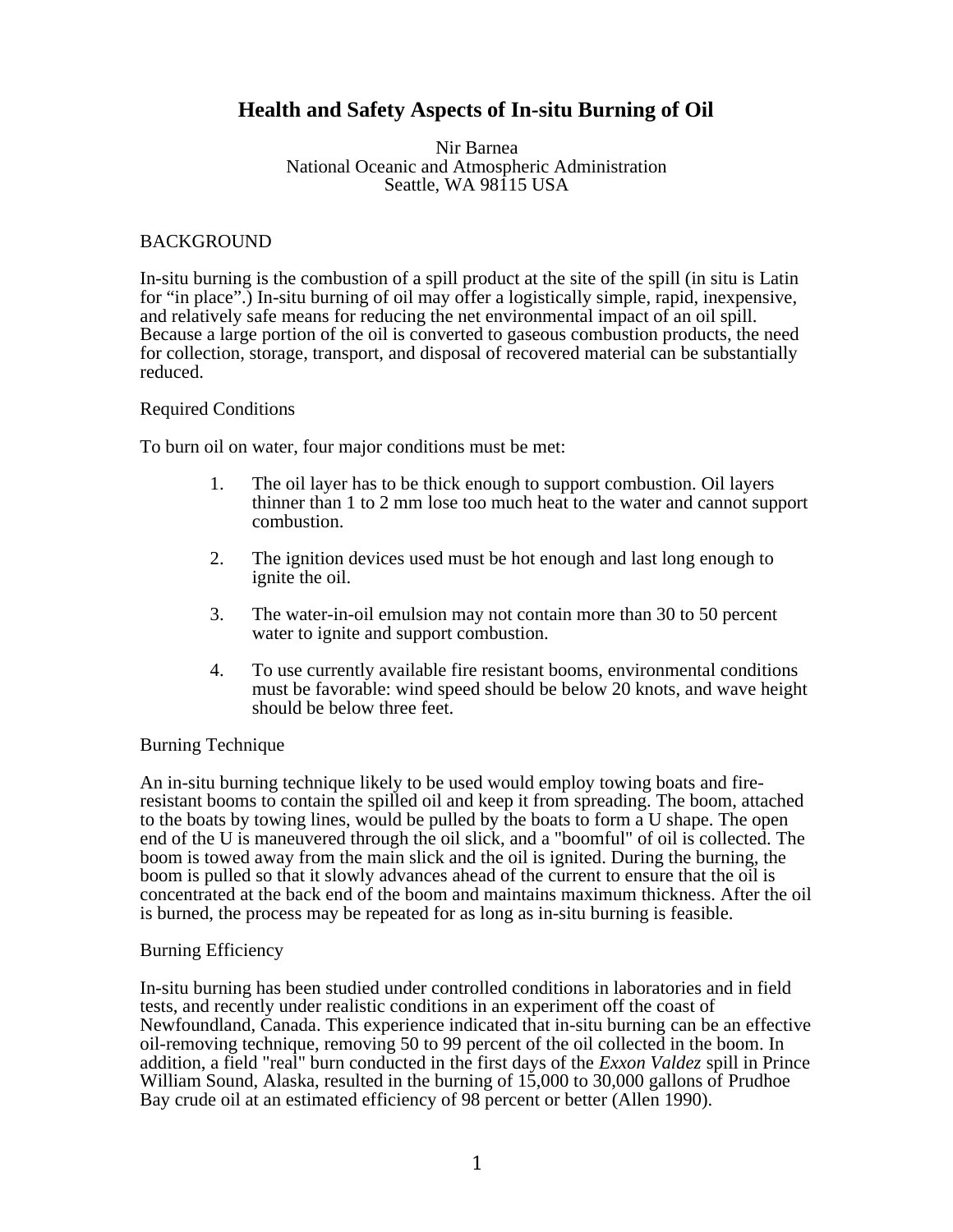#### Plume Behavior

The heat generated by the burning oil in the boom (1800  $\degree$ F were measured at the top of the boom at the Newfoundland burn) will cause the smoke to rise several hundred to several thousand feet, and at the same time be carried away by the prevailing winds. In areas having well-developed sea-breeze systems, plume fumigation and recycling may draw the smoke toward the surface. It is expected that the plume will be high enough to stay out of the sea-breeze/land-breeze circulation cell. The smoke plume at the in-situ burning conducted off Newfoundland and at marsh and brush burns leveled off at several hundred feet, and then lofted slowly over distance. The upper boundary of the plume often extends to an altitude of several thousand feet. The main plume may also split into two or more smaller plumes, each heading in a somewhat different direction.

#### HUMAN HEALTH CONSIDERATIONS

The possible health hazards of in-situ burning to nearby response personnel conducting the burn will be different from those for the general public at a substantial distance away.

Response personnel: Response personnel working close to the burn may be exposed to levels of gases and particulates that would require them to use personal protective equipment. They should receive the training required to conduct the operation safely. Monitoring of the responders' work environment should be conducted as needed. Occupational standards such as OSHA's Permissible Exposure Limits (PEL) are applicable to this group of typically healthy adults.

General public: Based on data from the Newfoundland Offshore Burn Experiment (NOBE) (Ferek 1994; Fingas et al. 1994; Bowes 1994) and previous burns (Fingas et al. 1993; Booher 1992; Evans et al. 1992), particulate concentrations in the smoke plume remain the only agent of concern past a mile or two downwind, the gases created in the burn having dissipated to levels close to background. Public exposure to smoke particulate from the burn is not expected to occur unless the smoke plume goes down to ground level. Since the general public may include sensitive individuals such as the very young and very old, pregnant women and people with pulmonary or cardiovascular diseases, this population's tolerance to particulates may be significantly lower than that of the responders. Protecting the general public may be achieved by minimizing exposure and conducting the burn only when conditions are favorable and exposure to particulates from the burn is below the level of concern. There is little data concerning the effect of particulates from in-situ burning of oil on humans. Based on chemical analysis of soot particulates and their physical behavior, the hazard is expected to be similar to that of better known particulates emissions now regulated by the National Ambient Air Quality Standard (NAAQS).

Determining the level of concern for exposure to particulates is not simple. The existing NAAQS of 50  $\mu$ g/m<sup>3</sup> annual mean and 150  $\mu$ g/m<sup>3</sup> averaged over 24 hours is designed for continuous sources such as industry and motor vehicle emissions. In-situ burning is likely to occur over a short period of time: hours, perhaps a day or two. Is the existing PM-10 standard well suited for in-situ burning? This issue definitely warrants further consideration.

#### Toxic Components of the Smoke Plume

The smoke emitted from oil combustion contains gases and particulates that may have toxic effects on our bodies, much like exhaust emissions from motor vehicles or smoke from wood stoves. The health risk will depend on the actual exposure to these agents.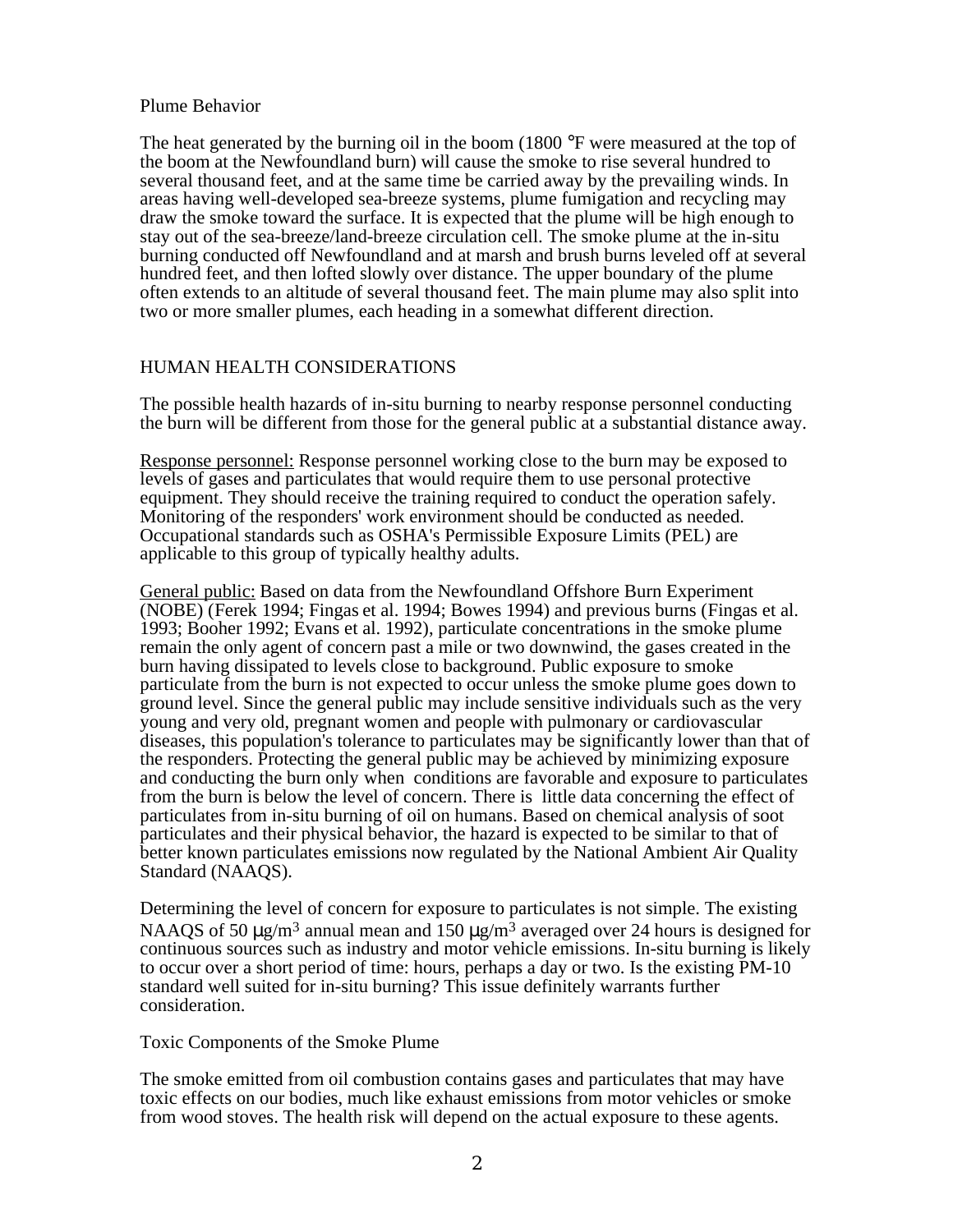Most of the oil in in-situ burning will be converted to carbon dioxide and water. Particulates, mostly soot, comprise ten to fifteen percent of the smoke plume. Small amounts of toxic gases are emitted as well. These include sulfur dioxide, nitrogen dioxide, and carbon monoxide. In addition, small amounts of polynuclear aromatic hydrocarbons (PAHs) are emitted from the fire, mostly as residues attached to the particulates. These combustion by-products are discussed below, and their NAAQS and occupational exposure limits are shown in Table 1.

**Sulfur dioxide**  $(SO_2)$  is a gas formed when sulfur in the oil or hydrogen sulfide coming out of a well oxidize during the combustion process. This gas is toxic and irritates the eyes and respiratory tract by forming sulfuric acid on these moist surfaces (Amdur 1986).

The concentration of  $SO_2$  in the smoke plume depends on the sulfur content of the oil. Average  $SO<sub>2</sub>$  levels measured in experimental burns have been below 2 ppm in the plume 100-200 meters downwind of the burn (Fingas et al. 1993). Several miles downwind, sulfur dioxide from in-situ burning is expected to be much below the level of concern for the general population.

| <b>Pollutant</b> | <b>OSHA PEL*</b>                                                | <b>ACGIH TLV*</b>                                                   | <b>NAAOS</b>                                                                |
|------------------|-----------------------------------------------------------------|---------------------------------------------------------------------|-----------------------------------------------------------------------------|
| SO <sub>2</sub>  | 5 ppm                                                           | 2 ppm<br>[5 ppm]                                                    | 0.14 ppm averaged<br>over $24$ hours, 0.03<br>ppm annual<br>arithmetic mean |
| NO <sub>2</sub>  | 5 ppm                                                           | 3 ppm<br>[5 ppm]                                                    | $0.05$ ppm annual<br>mean                                                   |
| <b>PAH</b>       | $0.2 \text{ mg/m}^3$ (volatile) $0.2 \text{ mg/m}^3$ (volatile) |                                                                     |                                                                             |
| CO               | $50$ ppm                                                        | $25$ ppm                                                            | 35 ppm over one<br>hour, 9 ppm over 8<br>hours                              |
| Particulates     | $5 \text{ mg/m}^3$ for<br>particulates $\leq$ 3.5 µm            | $10 \text{ mg/m}^3$ for total<br>dust (new standard<br>in progress) | PM-10: 0.15 mg/m <sup>3</sup><br>over 24 hr., 0.05<br>$mg/m3$ annual mean   |

Table 1. Major in-situ burning pollutants and their exposure limits.

\* Time-weighted average concentration over 8 hours. Short-term exposure limits are shown in square brackets.

**Nitrogen dioxide** (NO<sub>2</sub>) is another gaseous by-product of oil combustion. Like  $SO_2$  it is reactive, toxic, and a strong irritant to the eyes and respiratory tract.  $NO<sub>2</sub>$  is less soluble than  $SO<sub>2</sub>$  and therefore may reach the deep portions of the lungs (the critical gas exchange area of the lungs) so that even low concentrations may cause pulmonary edema, which may be delayed (Amdur 1986).

Sampling results to date indicate that the concentration of nitrogen dioxide in the plume several miles downwind of the burn does not exceed several parts per billion (Ferek 1994). Therefore, it is not expected to pose a threat to the general public several miles downwind of the burn.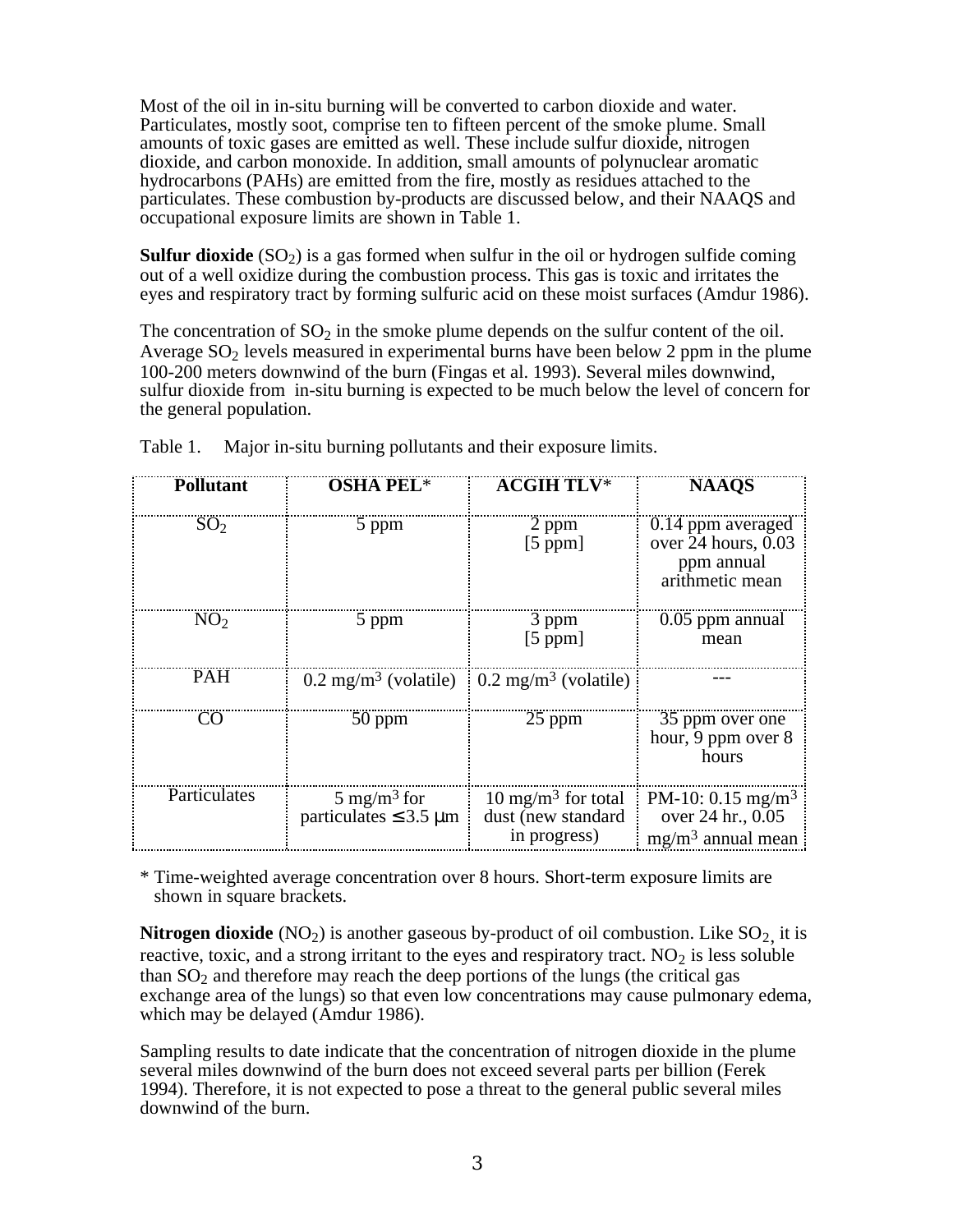**Polynuclear aromatic hydrocarbons** (PAHs) are a group of hydrocarbons characterized by multiple benzene rings attached together. These compounds have very low vapor pressures and are not very flammable (compared to other compounds found in crude oils.) PAHs are found in the unburned oil as well as the smoke plume. Some PAHs are known or suspected carcinogens. Target organs may include the skin (from chronic skin contact with oils) or the lungs from inhalation of aerosol. Based on data from NOBE and previous burns, most PAHs are burned in the fire, and their concentration in the oil residue is higher than in the smoke plume (Fingas et al. 1994).

PAHs were found in barely detectable concentrations in the smoke from the Kuwaiti oil fires (Campagna and Humphrey 1992). Low levels of PAHs were also detected in experimental oil burns, (Mass Selective Detector, analytical sensitivity 0.01  $\mu$ g/m<sup>3</sup> air) with levels in the plume less than 0.01 ppm (Fingas et al. 1994). Considering the low level of PAHs detected so far, it is felt that they present only a small exposure hazard.

**Carbon monoxide** (CO) is a common by-product of incomplete combustion. The toxicity of CO is acute and stems from its high affinity to the hemoglobin molecule in red blood cells. CO will chemically displace oxygen from the blood and cause oxygen deprivation in the cells of the body. In experimental burns the average level of CO in the smoke plume over the duration of the burns (15 to 30 minutes) was found to be 1 to 5 ppm 150 meters downwind of the burns (Fingas et al. 1993).

**Particulates** in the smoke plume are considered by most health professionals to be the main combustion product to investigate and monitor. Therefore, particulates will be discussed in more detail.

Particulates are small pieces of solid materials (dusts, soot, fumes) or liquid material (mists, fogs, sprays) that remain suspended in the air long enough to be inhaled. During in-situ burning elemental carbon (soot) and hydrocarbons are emitted. Since these particulates absorb light to a high degree, the smoke plume is usually black.

Particulate concentration is measured in several ways. A relatively accurate method involves sampling with an air pump that draws air through a filter. Depending on pore size, the filter may collect more than 99.9 percent of the particulates in the air. Real-time instruments that can measure particulate concentration at the time of measurement are also available; some are quite sensitive and accurate. They must be calibrated to the particulates of concern, and may be affected by other aerosols such as water vapor.

Since 10 micrometers  $(\mu m)$  in diameter is the size below which particulates may be inhaled and become a burden on the respiratory system, scientists divide the particulate mass into "total" particulates, which include any size measurable, and "PM-10," which is the fraction of particulates smaller than 10 µm in diameter. The combined effect of the anatomical structure of the respiratory system and physical behavior of particles cause particles greater than 10 µm in diameter to be deposited and removed from the air stream at the nose and upper portion of the respiratory tract. Particles 5 to 10 µm in diameter would be deposited along the elaborate air conducting tube system, the bronchi. Only particles smaller than  $5 \mu m$  will actually be deposited in the deeper portion of the lungs, in the alveoli, which are the little sacs where gas exchange takes place. The median size of the particulates reaching the alveoli is approximately  $0.5 \mu m$  in diameter, meaning that half the number of particulates will be smaller than 0.5  $\mu$ m, and half will be larger. Only 2 percent of the particulates found in the alveoli would be larger than 3 µm (Wright 1978).

Particulate size also plays a crucial role in determining how long they will be suspended in the air. Larger particulates (tens of  $\mu$ m in diameter) would precipitate rather quickly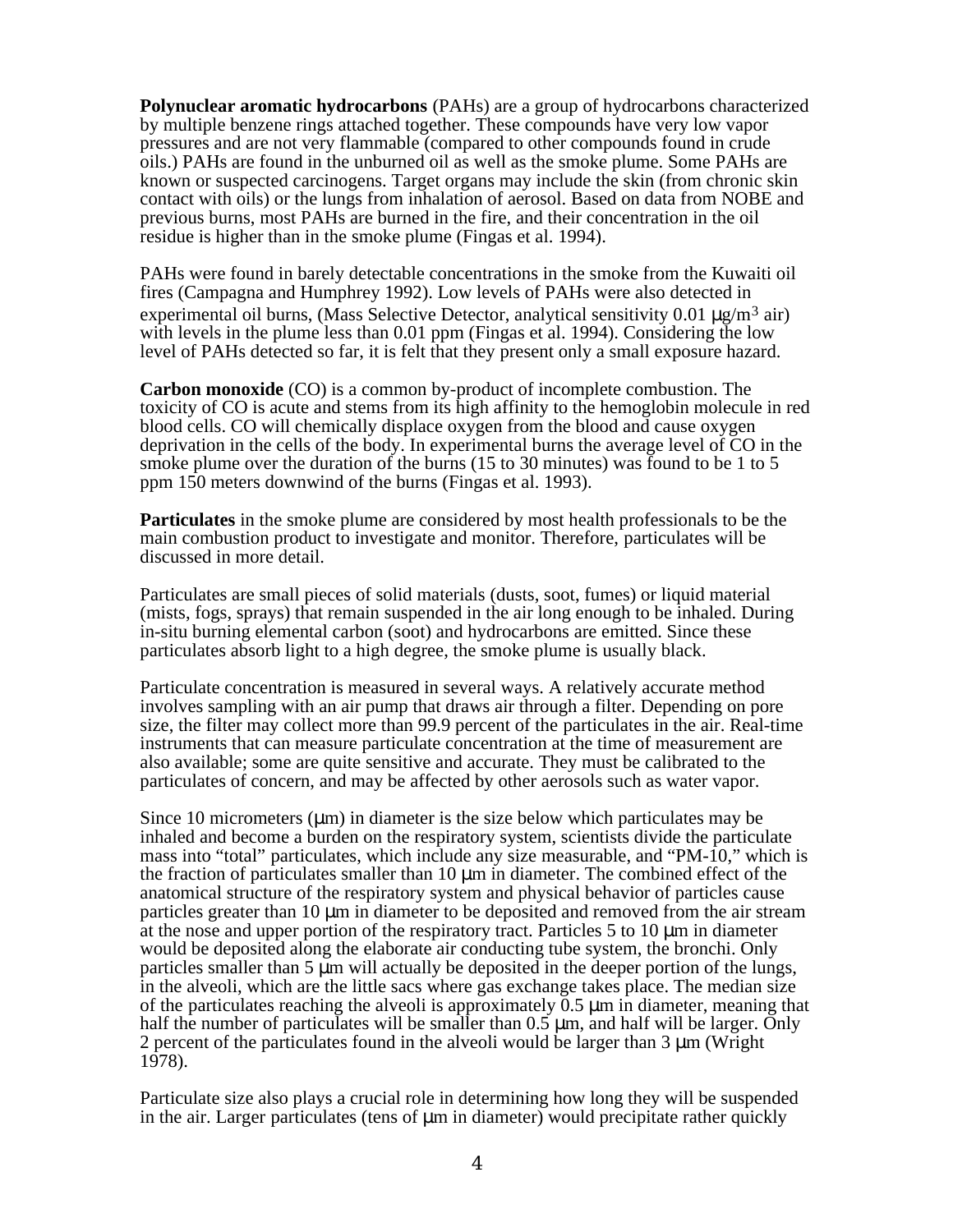close to the burning site. Smaller particulates (ranging from a fraction of a um to several µm in diameter) would stay suspended in the air for a long time and be carried over long distances by the prevailing winds. Particulates small enough to be inhaled (PM-10) are also the ones to remain suspended. A practical implication is that if those particulates do not descend to ground level (where people are) they will not threaten the population downwind.

For most people, exposure to inert respirable particulates may become a problem at high concentrations (several milligrams of particulates per cubic meter of air.) However, sensitive individuals may develop respiratory problem at levels much lower than that. Several recent studies (Schwartz 1992; Pope et al. 1992; Dockery et al. 1992) suggest that there is a correlation between particulate concentration in the air and daily mortality. These studies used measurements of air pollution and matched them to mortality and morbidity data in several cites in the United States: Philadelphia; Detroit; Provo, Utah; and Birmingham, Alabama. Higher levels of PM-10 were associated with an increase in daily morbidity and mortality, especially among older people and people with allergies, respiratory problems, or cardiovascular diseases. An increase of 100  $\mu$ g/m<sup>3</sup> of the measured daily particulate level was associated with six percent increase in mortality (Schwartz 1992). The biological mechanism has not been determined, but the possibility of such a correlation should dictate that in-situ burning be conducted only when it does not pose a hazard to human health, and exposure to particulates should not exceed the applicable federal or state standard.

Sampling conducted so far indicates that the population downwind and even response personnel will be exposed to very low levels of gases and particulates. In the recent experimental in-situ burn off the coast of Newfoundland, many participants were tagged with sampling badges to assess their exposure to volatile organic compounds (VOCs.) Initial analysis of those badges indicates that exposures in most cases were below the level of detection  $(LOD = 0.001$  mg per sample.) The few detected VOC "hits" could be traced to fuel and solvents on the vessels rather than VOCs from the spilled or burning oil (Bowes 1994). Similarly, the level of respirable particulates (PM-10) was monitored by a University of Washington research aircraft. The general trend showed variable concentration of PM-10 in the smoke plume. While at several spots the concentration of particulates exceeded 150  $\mu$ g/m<sup>3</sup> even 10 miles downwind of the burn, other places in the plume had particulate concentrations lower than 150  $\mu$ g/m<sup>3</sup>. The most remarkable finding is that PM-10 concentration beneath the plume, 150-200 feet above the surface, did not exceed background levels of 30 to 40  $\mu$ g/m<sup>3</sup> (Ferek personal communication 1994). These data agree well with previous measurements done in test burns in Mobile Bay, Alabama.

# Safety Hazards

Safety hazards for in-situ burning operations should be similar to those of ordinary skimming at sea, with the added hazards related to the combustion process:

- 1. In-situ burning is a process that involves the intentional setting of a fire. Great care must be taken so that this fire is controlled at all times.
- 2. Ignition of the oil slick, especially by aerial ignition methods (such as the helitorch), must be well coordinated with neighboring vessels and be carefully executed. Weather and water conditions should be kept in mind, and proper safety distances should be kept at all times.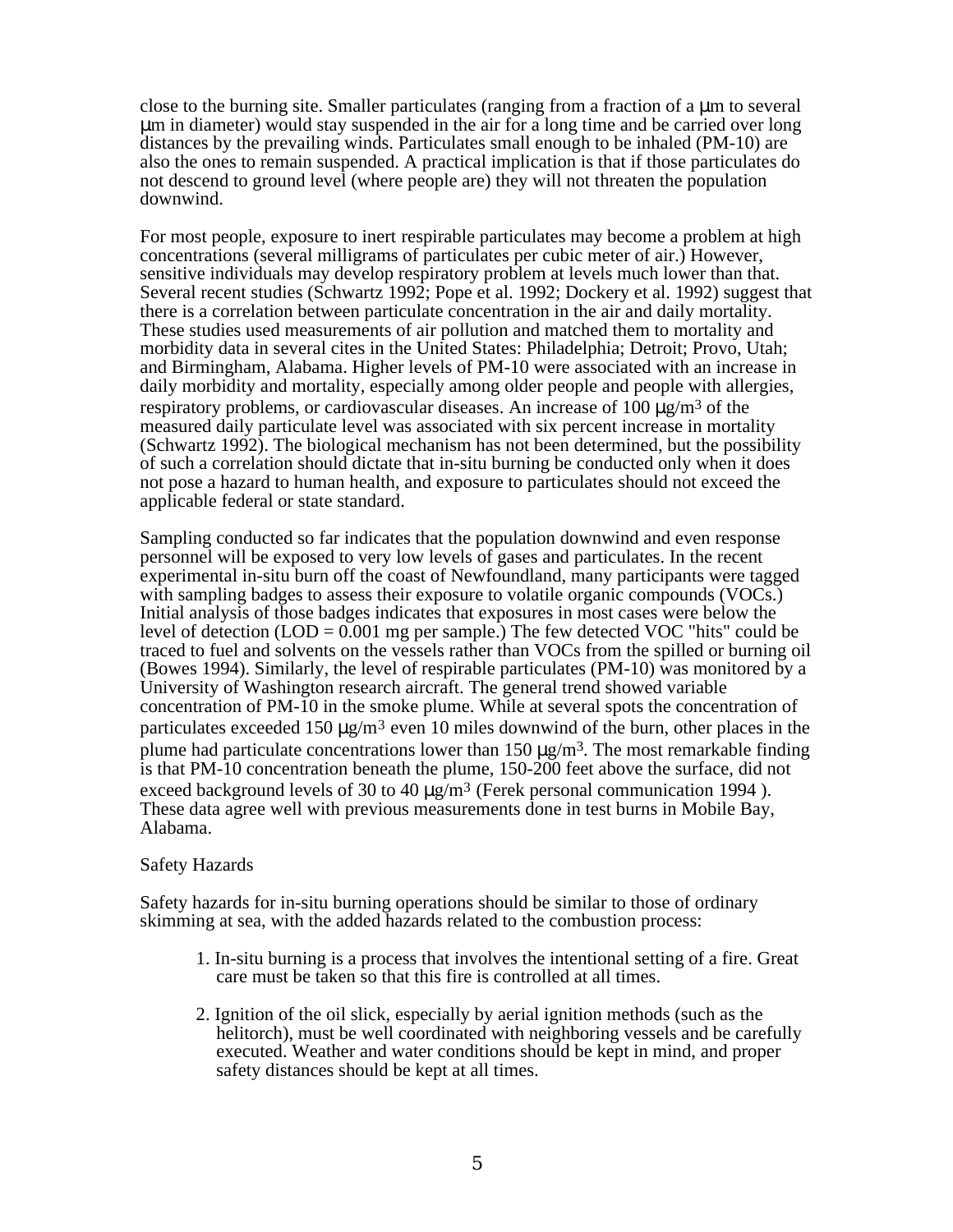- 3. In-situ burning at sea will involve several vessels working relatively close to each other, perhaps at night or in other poor-visibility conditions. Such conditions are hazardous by nature and require a great degree of practice, competence, and coordination.
- 4. Response personnel must receive the appropriate safety training. Training should include proper use of personal protective equipment, respirator training and fit testing, heat stress considerations, first aid, small boat safety, and any training required to better prepare them to perform their job safely.

Safety hazards are substantial and should be given due attention. Usually they pose a much greater risk to the responders than the previously discussed chemical exposure.

In-situ burning will require only a fraction of the people needed to clean the same amount of oil if it impacts the beaches. In addition, personnel conducting the burn are expected to be well trained and monitored and, hopefully, have a low accident rate. In-situ burning, by minimizing the amounts of oil impacting the beaches, may prevent the illnesses and injuries that are often associated with beach cleanup operations.

# ENVIRONMENTAL CONSIDERATIONS

While the main purpose of this brief review is to present the major human health and safety considerations of in-situ burning, mentioning the greater health aspects that affect our environment and, ultimately, our quality of life is definitely warranted. We will touch on a few points only. These points include the feasibility of burning the oil as opposed to leaving it to evaporate, waste generation, and possible effects on exposed wildlife.

#### Burning vs. Evaporation

A point to keep in mind is that leaving the oil in place will have a deleterious effect on air quality. Spilled oil left untreated would evaporate at a rate that depends on the type of oil, time elapsed from release, wind, waves, and water and air temperatures. The amount evaporated is substantial. For example, 32 percent of spilled Alberta Sweet crude would evaporate after 24 hours in 80 degree water, and after five days 42 percent would have evaporated. This evaporation pattern, similar in other oil types, emphasizes the need for quick action if in-situ burning is selected as the response tool.

The decision whether to burn or not to burn involves a tradeoff: burning the oil would reduce or eliminate the environmental impact of the oil slick and convert most of the oil to carbon dioxide and water. Burning, however, would generate particulates and cause air pollution. Not burning the oil would enable the slick to spread over a large area and impact the environment. Particulates would not be produced, but up to 50 percent of the oil would evaporate, causing a different kind of air pollution.

#### Waste Generation

Mechanical cleanup of oil spills generates large amounts of waste. It was estimated that 350 miles of sorbent boom was used during the first summer of the Exxon Valdez cleanup (Ferriere 1993), more than 25,000 tons of sorbent material of all kinds was sent to landfills, and oily water twice the amount of the oil spilled (from skimming a fraction of the oil) had to be treated (Fahys 1990). Enough energy was used that summer to support the energy needs of 11,000 people, power 1,300 boats of all sizes, and provide hot water equal to the need of a city of 500,000 people (Ferriere 1993).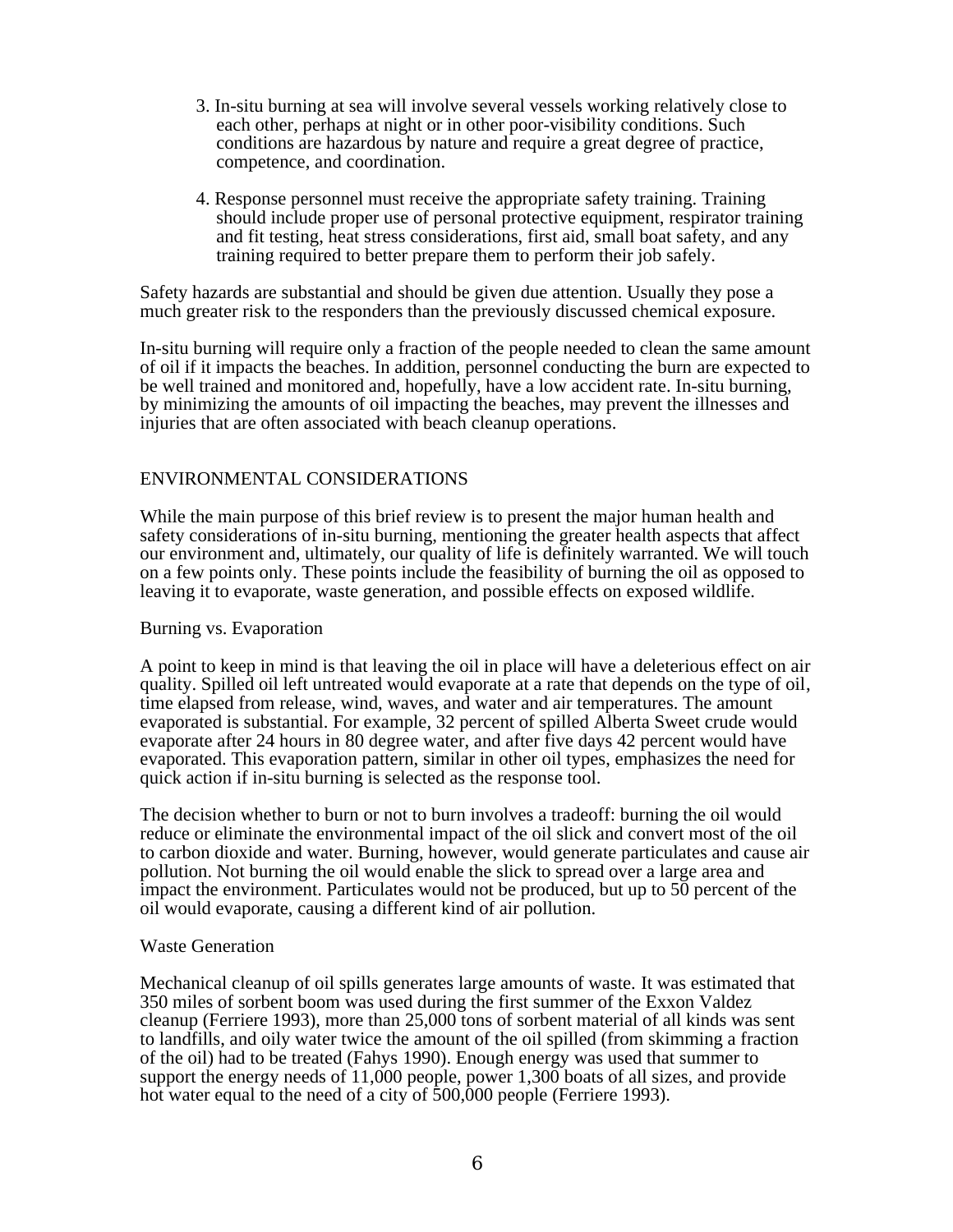In-situ burning of oil is going to generate waste. Even the most efficient burning will leave a taffy-like residue that will have to be collected and treated or disposed of. Burning the oil at sea will not be as efficient as burning it in engines, furnaces, or power plants, and will generate a substantial amount of particulates. However, by minimizing the solid and liquid waste generated by beach cleanup, and by reducing the energy required to support the response operation, burning even some of the oil at sea is likely to reduce the overall waste generation of a spill.

#### Effects on Birds and Mammals

Based on our limited experience, birds and mammals are more capable of handling the risk of a local fire and temporary smoke plume than of handling the risk posed by a spreading oil slick. Birds flying in the plume can become disoriented, and could suffer toxic effects. This risk, however, is minimal when compared to oil coating and ingestion, the result of birds' exposure to the oil slick.

The effect of in-situ burning on mammals is yet to be seen. It is not likely that sea mammals will be attracted to the fire, and the effect of smoke on marine mammals is likely to be minimal. Mammals, on the other hand, are adversely affected by oil ingestion and oil coating of their fur. Therefore, reducing the spill size by burning the spilled oil can reduce the overall hazard to mammals.

Once coated by oil, neither birds nor mammals have responded well to rehabilitation efforts, and although much has been learned and rehabilitation methods have greatly improved, the success rate of wildlife rehabilitation has been moderate at best.

## **CONCLUSIONS**

In-situ burning of oil may provide an efficient and rapid method of oil spill response, providing that the requirements to carry on the response are met. Burning the oil on the water generates a large amount of smoke, which contains particulates and toxic gases. Among those, particulates seem to be the major agent of concern, as their concentration in the center of the plume remains above the level of concern for the general population for several miles downwind. It was found, however, that particulates concentration under the plume does not significantly exceeds background levels. Protection of response personnel can be achieved by adequate training and personal protective equipment. The general public can be protected by establishing burning guidelines that will prevent the burn from becoming a health hazard to the public.

When compared to conventional response methods and to beach cleanup, in-situ burning can reduce the number of people required to clean the beaches, and reduce the injuries associated with this hazardous work. By eliminating the oil at the source of the spill, contact with oil by marine birds and mammals can be reduced. Burning the oil to minimize beach impact will reduce the waste generated by conventional beach cleanup. While generating substantial amounts of combustion by-products, mostly carbon dioxide, water, and particulates, in-situ burning reduces the amount of VOCs evaporating from the spilled oil.

Since in-situ burning of oil has the potential to reduce the destructive impact of oil spills, and since the risk it poses to the responders and to the population downwind are, under most circumstances, acceptable, it should be one of the response options available to combat future oil spills.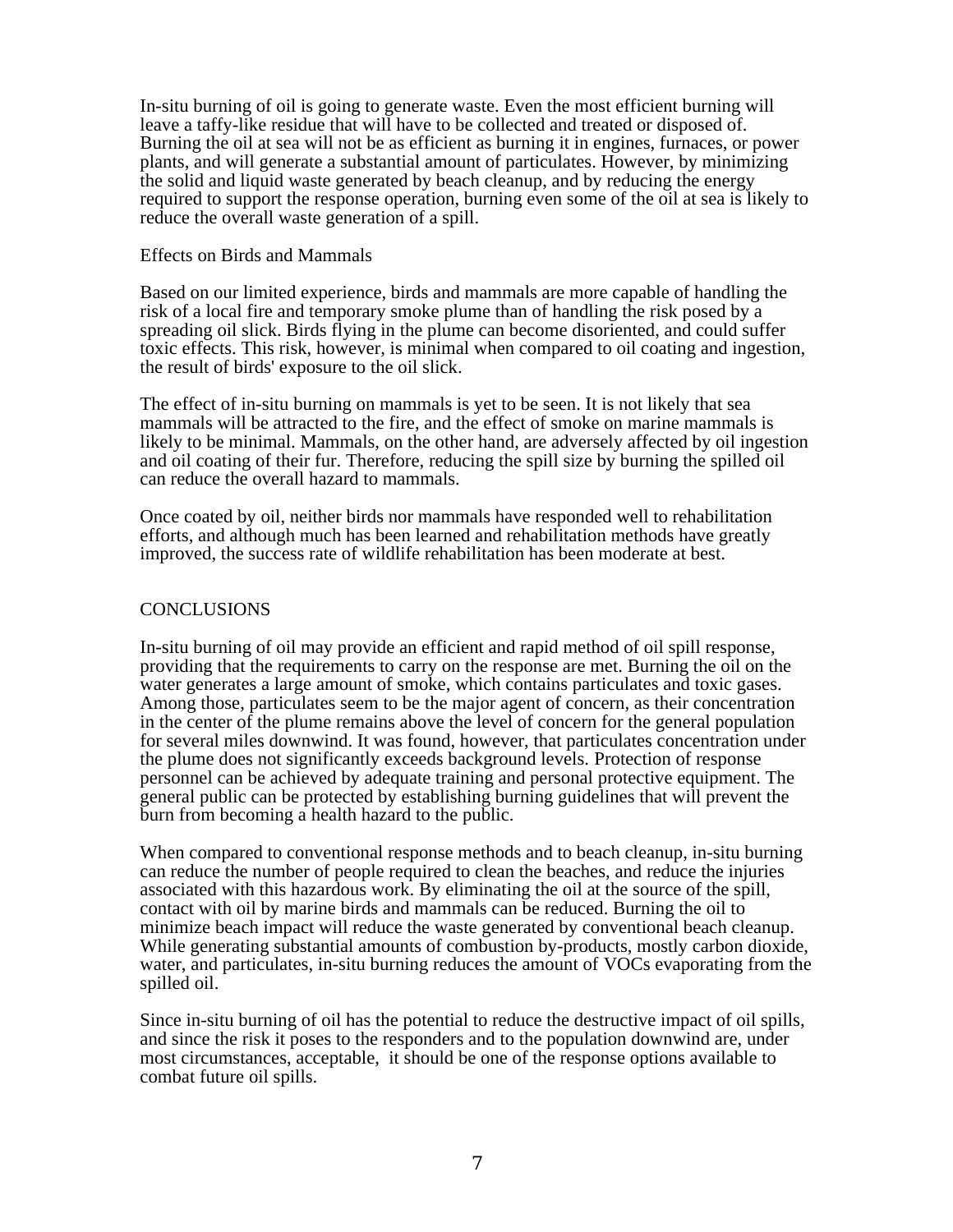#### **REFERENCES**

Allen, A.A. 1990. Contained controlled burning of spilled oil during the Exxon Valdez oil spill. *Proceedings of the Thirteenth Arctic and Marine Oil Spill Program Technical Seminar, June 6-8, 1990*, Edmonton, Alberta, pp. 305-313.

Amdur, M.O. 1986. Air pollutants. In C.D. Klaassen, M.O. Amdur, and J. Doull, eds., *Casarett and Doull's Toxicology: The Basic Science of Poisons.* New York: Macmillan Publishing Co., pp. 801-824.

Booher, L.E., Exxon Corporation USA, Baton Rouge, Louisiana. Personal communication, October 1992.

Bowes, S., Exxon Biomedical. East Millstone, New Jersey. Personal communication, February and May, 1994.

Campagna, P.R. and A. Humphrey. 1992 Air sampling and monitoring at the Kuwait oil well fires. *Proceedings of the Fifteenth Arctic and Maine Oil Spill Program Technical Seminar, June 10-12, 1992,* Edmonton, Alberta, pp. 575-592.

Dockery, D.W., J. Schwartz, and J. D. Spengler. 1992. Air pollution and daily mortality: associations with particulates and acid aerosols. *Environmental Research 59*: 362-373.

Evans, D.D., W.D. Walton, H.R. Baum, K.A. Notarianni, J.R. Lawson, H.C. Tang, K.R. Keydel, R.G. Rehm, D. Madrzykowski, R.H. Zile, H. Koseki, and E.J. Tennyson. 1992. In-situ burning of oil spills: Mesoscale experiments. *Proceedings of the Fifteenth Arctic and Marine Oil Spill Program Technical Seminar, June 10-12, 1992*, Edmonton, Alberta, pp. 593-657.

Experimental Burn Committee, 1993. NOBE Facts. Volume 5, September 1993. Ottawa, Ontario: Newfoundland Burn Experiment Committee.

Fahys, J. 1990. Exxon officials rate Valdez waste management plan a success. *HAZMAT World, February 1990*, pp 28-30.

Ferek, R. 1994. Personal communication, March 1994.

Ferriere, D. 1993. Waste minimization concepts applied to oil spill response. *Proceedings of the International Oil Spill Conference, March 29-April 1 1993*, Tampa, Florida, pp 111-1115.

Fingas, M. F., K. Li, F. Ackerman, P. R. Campagna, R. D. Turpin, S. J. Getty, M. F. Soleki, M. J. Trespalacios, J. Pare, M. C. Bissonnette, and E. J. Tennyson. 1993. Emissions from mesoscale in-situ oil fires: the Mobile 1991 and 1992 tests. *Proceedings of the Sixteenth Arctic and Marine Oil Spill Program Technical Seminar, June 7-9, 1993*, Calgary, Alberta, pp. 749-823.

Fingas, M.F., F. Ackerman, K. Li, P. Lambert, Z. Wang, M. C. Bissonnette, P.R. Campagna, P. Boileau, N. Laroche, P. Jokuty, R. Nelson, R. Turpin, M.J. Trespalacios, G. Halley, J. Belanger, J. Pare, N. Vanderkooy, E. Tennyson, D. Aurand, and R. Hiltabrand. 1994. The Newfoundland offshore burn experiment - NOBE preliminary results of emissions measurement. *Proceedings of the Seventeenth Arctic and Marine Oil Spill Program Technical Seminar, June 8-10, 1994,* Vancouver, British Columbia, pp. 1099-1164.